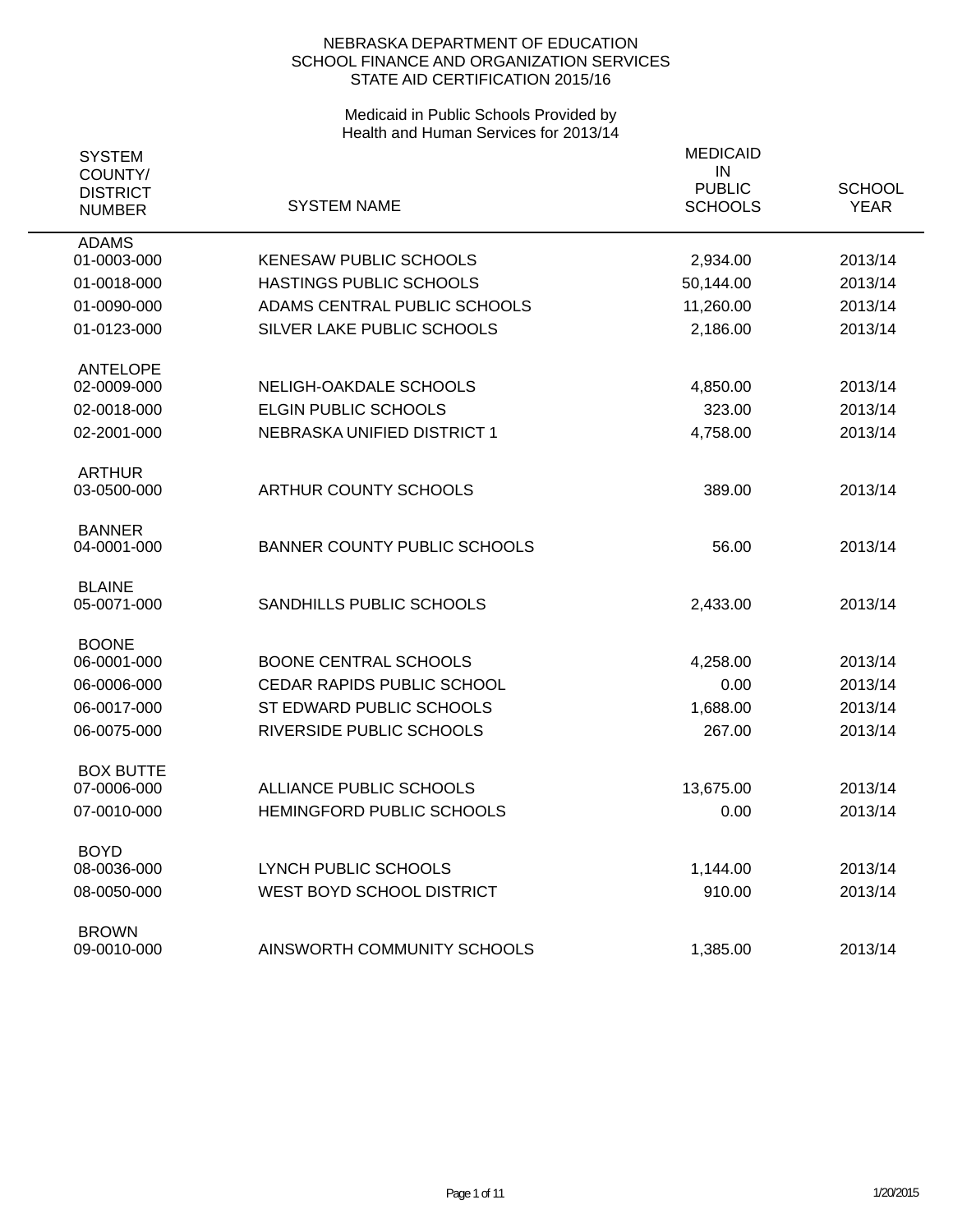| <b>SYSTEM</b>                               |                                     | <b>MEDICAID</b>                       |                              |
|---------------------------------------------|-------------------------------------|---------------------------------------|------------------------------|
| COUNTY/<br><b>DISTRICT</b><br><b>NUMBER</b> | <b>SYSTEM NAME</b>                  | IN<br><b>PUBLIC</b><br><b>SCHOOLS</b> | <b>SCHOOL</b><br><b>YEAR</b> |
| <b>BUFFALO</b><br>10-0002-000               | <b>GIBBON PUBLIC SCHOOLS</b>        | 1,941.00                              | 2013/14                      |
| 10-0007-000                                 | <b>KEARNEY PUBLIC SCHOOLS</b>       | 40,999.00                             | 2013/14                      |
| 10-0009-000                                 | ELM CREEK PUBLIC SCHOOLS            | 1,757.00                              | 2013/14                      |
| 10-0019-000                                 | SHELTON PUBLIC SCHOOLS              | 2,545.00                              | 2013/14                      |
| 10-0069-000                                 | RAVENNA PUBLIC SCHOOLS              | 0.00                                  | 2013/14                      |
| 10-0105-000                                 | PLEASANTON PUBLIC SCHOOLS           | 99.00                                 | 2013/14                      |
| 10-0119-000                                 | AMHERST PUBLIC SCHOOLS              | 1,453.00                              | 2013/14                      |
| <b>BURT</b>                                 |                                     |                                       |                              |
| 11-0001-000                                 | TEKAMAH-HERMAN COMMUNITY SCHS       | 3,822.00                              | 2013/14                      |
| 11-0014-000                                 | OAKLAND CRAIG PUBLIC SCHOOLS        | 3,920.00                              | 2013/14                      |
| 11-0020-000                                 | LYONS-DECATUR NORTHEAST SCHS        | 2,371.00                              | 2013/14                      |
| <b>BUTLER</b>                               |                                     |                                       |                              |
| 12-0056-000                                 | DAVID CITY PUBLIC SCHOOLS           | 4,068.00                              | 2013/14                      |
| 12-0502-000                                 | EAST BUTLER PUBLIC SCHOOLS          | 0.00                                  | 2013/14                      |
| <b>CASS</b><br>13-0001-000                  | PLATTSMOUTH COMMUNITY SCHOOLS       | 6,416.00                              | 2013/14                      |
| 13-0022-000                                 | <b>WEEPING WATER PUBLIC SCHOOLS</b> | 527.00                                | 2013/14                      |
| 13-0032-000                                 | LOUISVILLE PUBLIC SCHOOLS           | 349.00                                | 2013/14                      |
| 13-0056-000                                 | <b>CONESTOGA PUBLIC SCHOOLS</b>     | 298.00                                | 2013/14                      |
| 13-0097-000                                 | ELMWOOD-MURDOCK PUBLIC SCHOOLS      | 2,018.00                              | 2013/14                      |
| <b>CEDAR</b>                                |                                     |                                       |                              |
| 14-0008-000                                 | HARTINGTON NEWCASTLE PUBLIC SC      | 908.00                                | 2013/14                      |
| 14-0045-000                                 | RANDOLPH PUBLIC SCHOOLS             | 157.00                                | 2013/14                      |
| 14-0054-000                                 | LAUREL-CONCORD-COLERIDGE SCHOO      | 1,061.00                              | 2013/14                      |
| 14-0101-000                                 | <b>WYNOT PUBLIC SCHOOLS</b>         | 459.00                                | 2013/14                      |
| 14-0541-000                                 | <b>COLERIDGE COMMUNITY SCHOOLS</b>  | 0.00                                  | 2013/14                      |
| <b>CHASE</b>                                |                                     |                                       |                              |
| 15-0010-000                                 | <b>CHASE COUNTY SCHOOLS</b>         | 0.00                                  | 2013/14                      |
| 15-0536-000                                 | WAUNETA-PALISADE PUBLIC SCHS        | 0.00                                  | 2013/14                      |
| <b>CHERRY</b><br>16-0006-000                | <b>VALENTINE COMMUNITY SCHOOLS</b>  | 11,667.00                             | 2013/14                      |
| 16-0030-000                                 | CODY-KILGORE PUBLIC SCHS            | 0.00                                  | 2013/14                      |
|                                             |                                     |                                       |                              |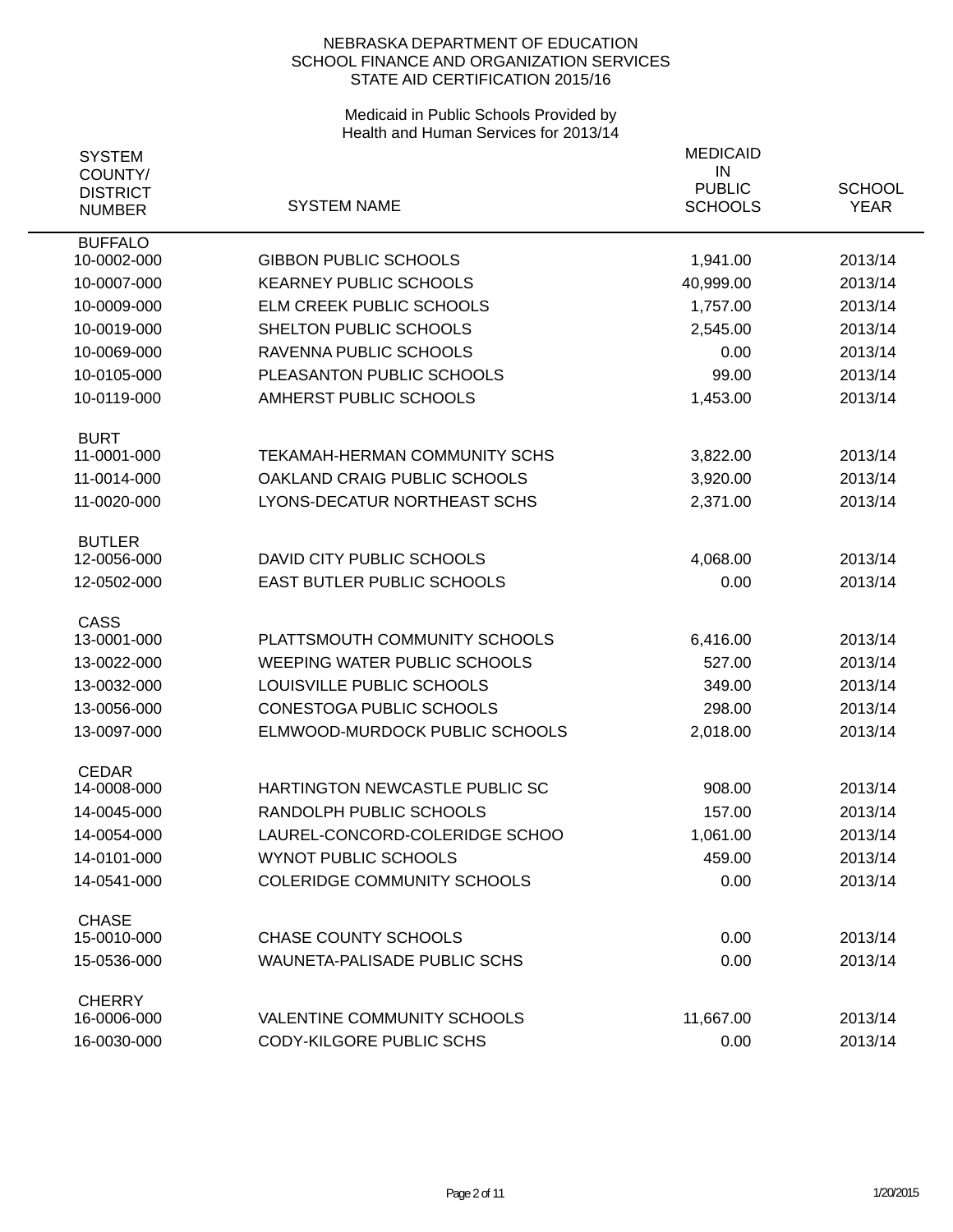| COUNTY/                                                                                   |                              |
|-------------------------------------------------------------------------------------------|------------------------------|
| <b>PUBLIC</b><br><b>DISTRICT</b><br><b>SYSTEM NAME</b><br><b>SCHOOLS</b><br><b>NUMBER</b> | <b>SCHOOL</b><br><b>YEAR</b> |
| <b>CHEYENNE</b><br>17-0001-000<br>SIDNEY PUBLIC SCHOOLS<br>4,081.00                       | 2013/14                      |
| LEYTON PUBLIC SCHOOLS<br>126.00<br>17-0003-000                                            | 2013/14                      |
| 17-0009-000<br>POTTER-DIX PUBLIC SCHOOLS<br>305.00                                        | 2013/14                      |
| <b>CLAY</b>                                                                               |                              |
| 18-0002-000<br><b>SUTTON PUBLIC SCHOOLS</b><br>0.00                                       | 2013/14                      |
| 18-0011-000<br>HARVARD PUBLIC SCHOOLS<br>12,158.00                                        | 2013/14                      |
| <b>COLFAX</b>                                                                             |                              |
| 19-0039-000<br>LEIGH COMMUNITY SCHOOLS<br>0.00                                            | 2013/14                      |
| <b>CLARKSON PUBLIC SCHOOLS</b><br>19-0058-000<br>0.00                                     | 2013/14                      |
| 19-0070-000<br>HOWELLS-DODGE CONSOLIDATED SCH<br>0.00                                     | 2013/14                      |
| 19-0123-000<br>SCHUYLER COMMUNITY SCHOOLS<br>5,815.00                                     | 2013/14                      |
| <b>CUMING</b><br><b>WEST POINT PUBLIC SCHOOLS</b><br>20-0001-000<br>5,198.00              | 2013/14                      |
| 20-0020-000<br><b>BANCROFT-ROSALIE COMM SCHOOLS</b><br>173.00                             | 2013/14                      |
| 20-0030-000<br>WISNER-PILGER PUBLIC SCHOOLS<br>4,676.00                                   | 2013/14                      |
| <b>CUSTER</b>                                                                             |                              |
| 21-0015-000<br>ANSELMO-MERNA PUBLIC SCHOOLS<br>4,458.00                                   | 2013/14                      |
| <b>BROKEN BOW PUBLIC SCHOOLS</b><br>26,795.00<br>21-0025-000                              | 2013/14                      |
| 21-0044-000<br>ANSLEY PUBLIC SCHOOLS<br>6,264.00                                          | 2013/14                      |
| SARGENT PUBLIC SCHOOLS<br>21-0084-000<br>656.00                                           | 2013/14                      |
| 21-0089-000<br><b>ARNOLD PUBLIC SCHOOLS</b><br>265.00                                     | 2013/14                      |
| CALLAWAY PUBLIC SCHOOLS<br>21-0180-000<br>7,022.00                                        | 2013/14                      |
| <b>DAKOTA</b>                                                                             |                              |
| SO SIOUX CITY COMMUNITY SCHS<br>22-0011-000<br>48,854.00                                  | 2013/14                      |
| 22-0031-000<br>HOMER COMMUNITY SCHOOLS<br>371.00                                          | 2013/14                      |
| <b>DAWES</b>                                                                              |                              |
| <b>CHADRON PUBLIC SCHOOLS</b><br>23-0002-000<br>2,568.00                                  | 2013/14                      |
| <b>CRAWFORD PUBLIC SCHOOLS</b><br>23-0071-000<br>371.00                                   | 2013/14                      |
| <b>DAWSON</b><br>24-0001-000<br>LEXINGTON PUBLIC SCHOOLS<br>16,362.00                     | 2013/14                      |
| <b>OVERTON PUBLIC SCHOOLS</b><br>24-0004-000<br>2,289.00                                  | 2013/14                      |
| 24-0011-000<br><b>COZAD COMMUNITY SCHOOLS</b><br>1,290.00                                 | 2013/14                      |
| 24-0020-000<br>GOTHENBURG PUBLIC SCHOOLS<br>14,167.00                                     | 2013/14                      |
| 24-0101-000<br>SUMNER-EDDYVILLE-MILLER SCHS<br>345.00                                     | 2013/14                      |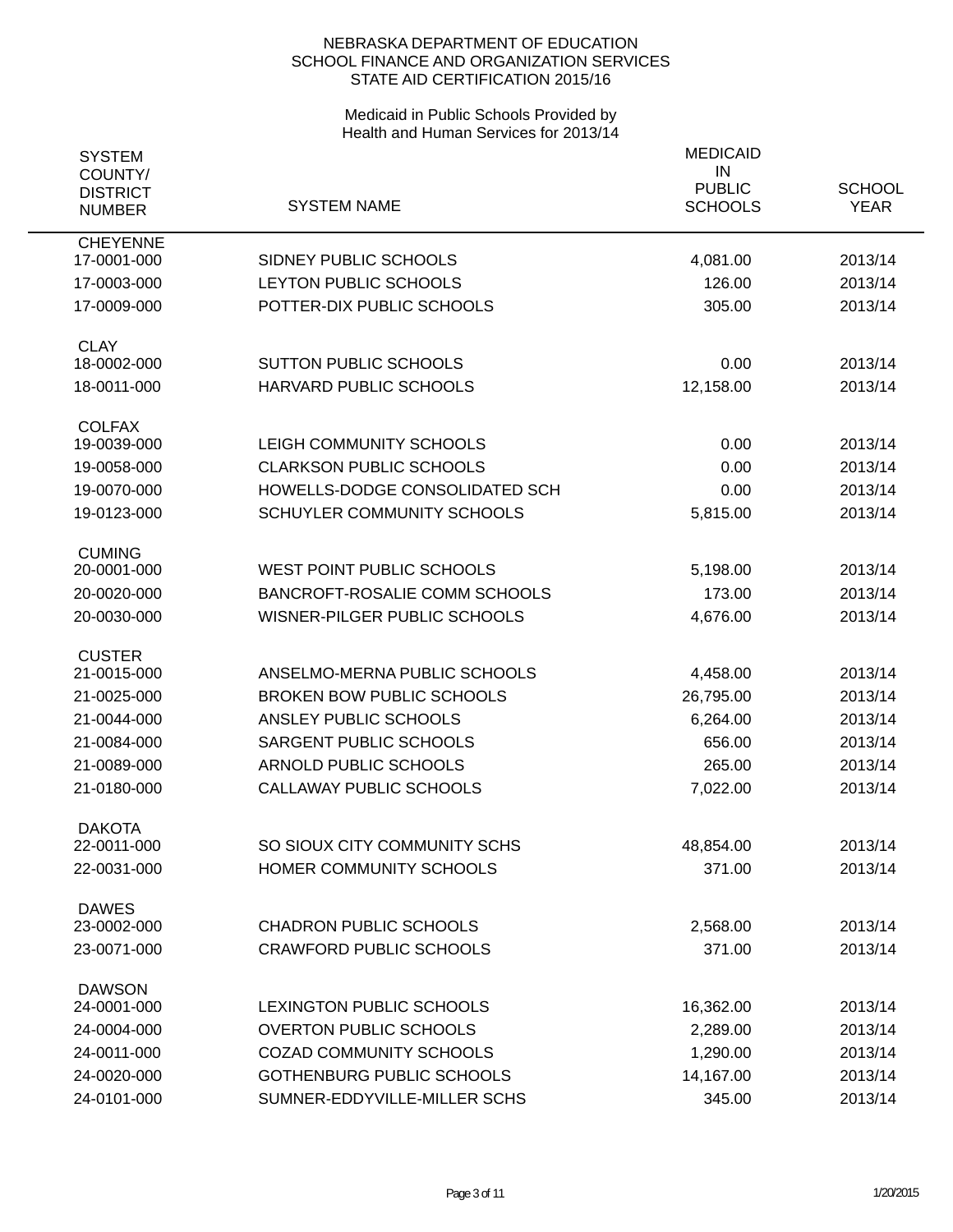| <b>SYSTEM</b><br>COUNTY/<br><b>DISTRICT</b><br><b>NUMBER</b> | <b>SYSTEM NAME</b>                    | <b>MEDICAID</b><br>IN<br><b>PUBLIC</b><br><b>SCHOOLS</b> | <b>SCHOOL</b><br><b>YEAR</b> |
|--------------------------------------------------------------|---------------------------------------|----------------------------------------------------------|------------------------------|
| <b>DEUEL</b>                                                 | <b>CREEK VALLEY SCHOOLS</b>           |                                                          |                              |
| 25-0025-000                                                  |                                       | 0.00                                                     | 2013/14                      |
| 25-0095-000                                                  | SOUTH PLATTE PUBLIC SCHOOLS           | 6,055.00                                                 | 2013/14                      |
| <b>DIXON</b><br>26-0001-000                                  | PONCA PUBLIC SCHOOLS                  | 49.00                                                    | 2013/14                      |
| 26-0024-000                                                  | NEWCASTLE PUBLIC SCHOOLS              | 0.00                                                     | 2013/14                      |
| 26-0070-000                                                  | ALLEN CONSOLIDATED SCHOOLS            | 364.00                                                   | 2013/14                      |
| 26-0561-000                                                  | EMERSON-HUBBARD PUBLIC SCHOOLS        | 0.00                                                     | 2013/14                      |
|                                                              |                                       |                                                          |                              |
| <b>DODGE</b><br>27-0001-000                                  | FREMONT PUBLIC SCHOOLS                | 57,666.00                                                | 2013/14                      |
| 27-0062-000                                                  | <b>SCRIBNER-SNYDER COMMUNITY SCHS</b> | 2,254.00                                                 | 2013/14                      |
| 27-0594-000                                                  | <b>LOGAN VIEW PUBLIC SCHOOLS</b>      | 5,199.00                                                 | 2013/14                      |
| 27-0595-000                                                  | NORTH BEND CENTRAL PUBLIC SCHS        | 2,979.00                                                 | 2013/14                      |
|                                                              |                                       |                                                          |                              |
| <b>DOUGLAS</b><br>28-0001-000                                | <b>OMAHA PUBLIC SCHOOLS</b>           | 46,377.00                                                | 2013/14                      |
| 28-0010-000                                                  | <b>ELKHORN PUBLIC SCHOOLS</b>         | 8,039.00                                                 | 2013/14                      |
| 28-0015-000                                                  | DOUGLAS CO WEST COMMUNITY SCHS        | 11,696.00                                                | 2013/14                      |
| 28-0017-000                                                  | MILLARD PUBLIC SCHOOLS                | 172,982.00                                               | 2013/14                      |
| 28-0054-000                                                  | <b>RALSTON PUBLIC SCHOOLS</b>         | 18,858.00                                                | 2013/14                      |
| 28-0059-000                                                  | BENNINGTON PUBLIC SCHOOLS             | 0.00                                                     | 2013/14                      |
| 28-0066-000                                                  | <b>WESTSIDE COMMUNITY SCHOOLS</b>     | 12,388.00                                                | 2013/14                      |
| <b>DUNDY</b>                                                 |                                       |                                                          |                              |
| 29-0117-000                                                  | DUNDY CO STRATTON PUBLIC SCHS         | 880.00                                                   | 2013/14                      |
| <b>FILLMORE</b>                                              |                                       |                                                          |                              |
| 30-0001-000                                                  | <b>EXETER-MILLIGAN PUBLIC SCHOOLS</b> | 0.00                                                     | 2013/14                      |
| 30-0025-000                                                  | FILLMORE CENTRAL PUBLIC SCHS          | 869.00                                                   | 2013/14                      |
| 30-0054-000                                                  | SHICKLEY PUBLIC SCHOOLS               | 1,324.00                                                 | 2013/14                      |
| <b>FRANKLIN</b>                                              |                                       |                                                          |                              |
| 31-0506-000                                                  | <b>FRANKLIN PUBLIC SCHOOLS</b>        | 5,983.00                                                 | 2013/14                      |
| <b>FRONTIER</b>                                              |                                       |                                                          |                              |
| 32-0046-000                                                  | MAYWOOD PUBLIC SCHOOLS                | 0.00                                                     | 2013/14                      |
| 32-0095-000                                                  | EUSTIS-FARNAM PUBLIC SCHOOLS          | 1,705.00                                                 | 2013/14                      |
| 32-0125-000                                                  | MEDICINE VALLEY PUBLIC SCHOOLS        | 907.00                                                   | 2013/14                      |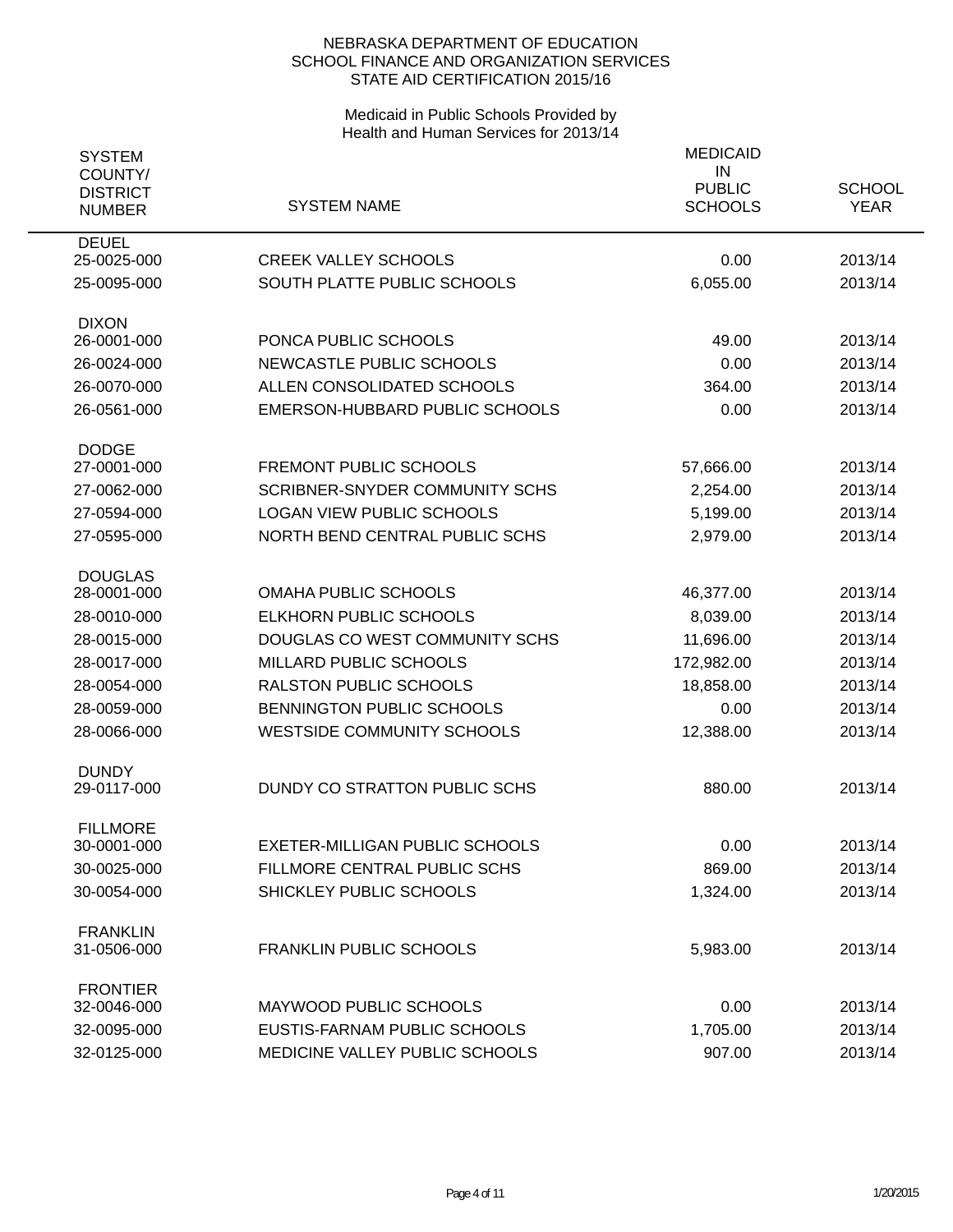| <b>SYSTEM</b><br>COUNTY/<br><b>DISTRICT</b> | <b>SYSTEM NAME</b>                    | <b>MEDICAID</b><br>IN<br><b>PUBLIC</b><br><b>SCHOOLS</b> | <b>SCHOOL</b><br><b>YEAR</b> |
|---------------------------------------------|---------------------------------------|----------------------------------------------------------|------------------------------|
| <b>NUMBER</b>                               |                                       |                                                          |                              |
| <b>FURNAS</b><br>33-0018-000                | ARAPAHOE PUBLIC SCHOOLS               | 5,044.00                                                 | 2013/14                      |
| 33-0021-000                                 | <b>CAMBRIDGE PUBLIC SCHOOLS</b>       | 2,810.00                                                 | 2013/14                      |
| 33-0540-000                                 | SOUTHERN VALLEY SCHOOLS               | 10,411.00                                                | 2013/14                      |
|                                             |                                       |                                                          |                              |
| <b>GAGE</b><br>34-0001-000                  | SOUTHERN SCHOOL DIST 1                |                                                          |                              |
|                                             |                                       | 2,186.00                                                 | 2013/14                      |
| 34-0015-000                                 | <b>BEATRICE PUBLIC SCHOOLS</b>        | 42,956.00                                                | 2013/14                      |
| 34-0034-000                                 | <b>FREEMAN PUBLIC SCHOOLS</b>         | 2,313.00                                                 | 2013/14                      |
| 34-0100-000                                 | DILLER-ODELL PUBLIC SCHOOLS           | 831.00                                                   | 2013/14                      |
| <b>GARDEN</b>                               |                                       |                                                          |                              |
| 35-0001-000                                 | <b>GARDEN COUNTY SCHOOLS</b>          | 982.00                                                   | 2013/14                      |
| <b>GARFIELD</b>                             |                                       |                                                          |                              |
| 36-0100-000                                 | <b>BURWELL PUBLIC SCHOOLS</b>         | 2,559.00                                                 | 2013/14                      |
| <b>GOSPER</b>                               |                                       |                                                          |                              |
| 37-0030-000                                 | ELWOOD PUBLIC SCHOOLS                 | 254.00                                                   | 2013/14                      |
|                                             |                                       |                                                          |                              |
| <b>GRANT</b><br>38-0011-000                 | <b>HYANNIS AREA SCHOOLS</b>           | 926.00                                                   | 2013/14                      |
|                                             |                                       |                                                          |                              |
| <b>GREELEY</b>                              |                                       |                                                          |                              |
| 39-0010-000                                 | <b>GREELEY-WOLBACH PUBLIC SCHOOLS</b> | 3,865.00                                                 | 2013/14                      |
| 39-0055-000                                 | SPALDING PUBLIC SCHOOLS               | 267.00                                                   | 2013/14                      |
| 39-0060-000                                 | CENTRAL VALLEY PUBLIC SCHOOLS         | 4,273.00                                                 | 2013/14                      |
| 39-0501-000                                 | NORTH LOUP SCOTIA PUBLIC SCHS         | 408.00                                                   | 2013/14                      |
| <b>HALL</b>                                 |                                       |                                                          |                              |
| 40-0002-000                                 | <b>GRAND ISLAND PUBLIC SCHOOLS</b>    | 36,352.00                                                | 2013/14                      |
| 40-0082-000                                 | NORTHWEST PUBLIC SCHOOLS              | 2,084.00                                                 | 2013/14                      |
| 40-0083-000                                 | WOOD RIVER RURAL SCHOOLS              | 1,383.00                                                 | 2013/14                      |
| 40-0126-000                                 | DONIPHAN-TRUMBULL PUBLIC SCHS         | 12,722.00                                                | 2013/14                      |
| <b>HAMILTON</b>                             |                                       |                                                          |                              |
| 41-0002-000                                 | <b>GILTNER PUBLIC SCHOOLS</b>         | 379.00                                                   | 2013/14                      |
| 41-0091-000                                 | <b>HAMPTON PUBLIC SCHOOLS</b>         | 7,756.00                                                 | 2013/14                      |
| 41-0504-000                                 | <b>AURORA PUBLIC SCHOOLS</b>          | 23,431.00                                                | 2013/14                      |
|                                             |                                       |                                                          |                              |
| <b>HARLAN</b><br>42-0002-000                | ALMA PUBLIC SCHOOLS                   | 6,633.00                                                 | 2013/14                      |
|                                             |                                       |                                                          |                              |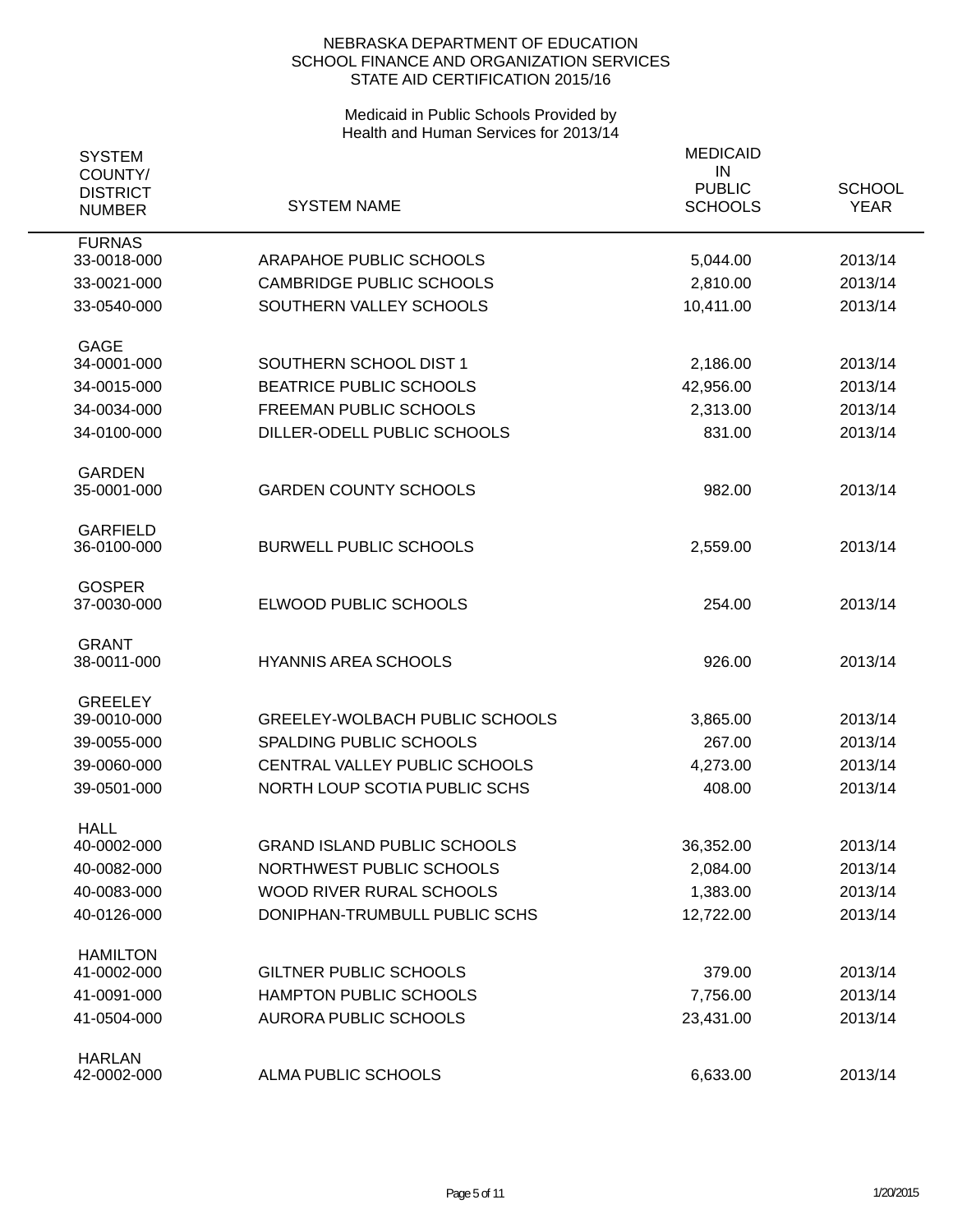| <b>SYSTEM</b><br>COUNTY/<br><b>DISTRICT</b><br><b>NUMBER</b> | <b>SYSTEM NAME</b>              | <b>MEDICAID</b><br>IN<br><b>PUBLIC</b><br><b>SCHOOLS</b> | <b>SCHOOL</b><br><b>YEAR</b> |
|--------------------------------------------------------------|---------------------------------|----------------------------------------------------------|------------------------------|
| <b>HAYES</b><br>43-0079-000                                  | HAYES CENTER PUBLIC SCHOOLS     | 0.00                                                     | 2013/14                      |
| <b>HITCHCOCK</b><br>44-0070-000                              | <b>HITCHCOCK CO SCH SYSTEM</b>  | 0.00                                                     | 2013/14                      |
| <b>HOLT</b><br>45-0007-000                                   | O'NEILL PUBLIC SCHOOLS          | 4,439.00                                                 | 2013/14                      |
| 45-0029-000                                                  | <b>EWING PUBLIC SCHOOLS</b>     | 2,179.00                                                 | 2013/14                      |
| 45-0044-000                                                  | <b>STUART PUBLIC SCHOOLS</b>    | 1,156.00                                                 | 2013/14                      |
| 45-0137-000                                                  | <b>CHAMBERS PUBLIC SCHOOLS</b>  | 1,541.00                                                 | 2013/14                      |
| 45-0239-000                                                  | WEST HOLT PUBLIC SCHOOLS        | 3,032.00                                                 | 2013/14                      |
| <b>HOOKER</b><br>46-0001-000                                 | MULLEN PUBLIC SCHOOLS           | 0.00                                                     | 2013/14                      |
| <b>HOWARD</b><br>47-0001-000                                 | ST PAUL PUBLIC SCHOOLS          | 877.00                                                   | 2013/14                      |
| 47-0100-000                                                  | <b>CENTURA PUBLIC SCHOOLS</b>   | 322.00                                                   | 2013/14                      |
| 47-0103-000                                                  | ELBA PUBLIC SCHOOLS             | 132.00                                                   | 2013/14                      |
| <b>JEFFERSON</b>                                             |                                 |                                                          |                              |
| 48-0008-000                                                  | <b>FAIRBURY PUBLIC SCHOOLS</b>  | 18,468.00                                                | 2013/14                      |
| 48-0300-000                                                  | TRI COUNTY PUBLIC SCHOOLS       | 1,437.00                                                 | 2013/14                      |
| 48-0303-000                                                  | <b>MERIDIAN PUBLIC SCHOOLS</b>  | 289.00                                                   | 2013/14                      |
| <b>JOHNSON</b>                                               |                                 |                                                          |                              |
| 49-0033-000                                                  | <b>STERLING PUBLIC SCHOOLS</b>  | 0.00                                                     | 2013/14                      |
| 49-0050-000                                                  | JOHNSON CO CENTRAL PUBLIC SCHS  | 7,163.00                                                 | 2013/14                      |
| <b>KEARNEY</b><br>50-0001-000                                | WILCOX-HILDRETH PUBLIC SCHOOLS  | 4,070.00                                                 | 2013/14                      |
| 50-0501-000                                                  | AXTELL COMMUNITY SCHOOLS        | 2,484.00                                                 | 2013/14                      |
| 50-0503-000                                                  | MINDEN PUBLIC SCHOOLS           | 11,533.00                                                | 2013/14                      |
|                                                              |                                 |                                                          |                              |
| <b>KEITH</b><br>51-0001-000                                  | OGALLALA PUBLIC SCHOOLS         | 15,598.00                                                | 2013/14                      |
| 51-0006-000                                                  | PAXTON CONSOLIDATED SCHOOLS     | 1,642.00                                                 | 2013/14                      |
|                                                              |                                 |                                                          |                              |
| <b>KEYA PAHA</b><br>52-0100-000                              | <b>KEYA PAHA COUNTY SCHOOLS</b> | 1,390.00                                                 | 2013/14                      |
| <b>KIMBALL</b><br>53-0001-000                                | KIMBALL PUBLIC SCHOOLS          | 2,045.00                                                 | 2013/14                      |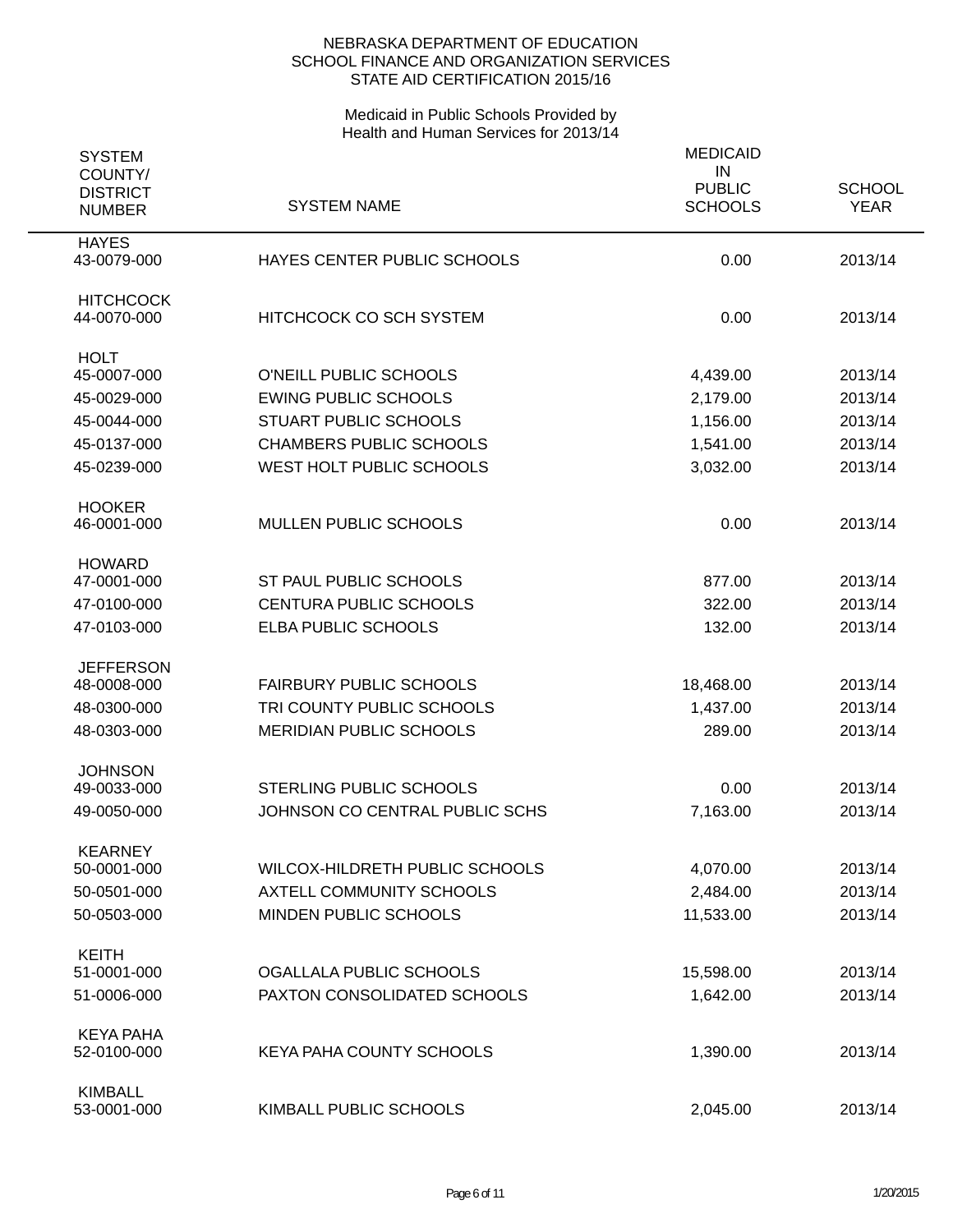| <b>SYSTEM</b><br>COUNTY/         |                                       | <b>MEDICAID</b><br>IN           |                              |
|----------------------------------|---------------------------------------|---------------------------------|------------------------------|
| <b>DISTRICT</b><br><b>NUMBER</b> | <b>SYSTEM NAME</b>                    | <b>PUBLIC</b><br><b>SCHOOLS</b> | <b>SCHOOL</b><br><b>YEAR</b> |
| <b>KNOX</b><br>54-0013-000       | <b>CREIGHTON COMMUNITY PUBLIC SCH</b> | 0.00                            | 2013/14                      |
| 54-0096-000                      | <b>CROFTON COMMUNITY SCHOOLS</b>      | 0.00                            | 2013/14                      |
| 54-0501-000                      | NIOBRARA PUBLIC SCHOOLS               | 2,527.00                        | 2013/14                      |
| 54-0505-000                      | SANTEE COMMUNITY SCHOOLS              | 1,780.00                        | 2013/14                      |
| 54-0576-000                      | <b>WAUSA PUBLIC SCHOOLS</b>           | 635.00                          | 2013/14                      |
| 54-0586-000                      | BLOOMFIELD COMMUNITY SCHOOLS          | 207.00                          | 2013/14                      |
| <b>LANCASTER</b>                 |                                       |                                 |                              |
| 55-0001-000                      | LINCOLN PUBLIC SCHOOLS                | 127,604.00                      | 2013/14                      |
| 55-0145-000                      | <b>WAVERLY SCHOOL DISTRICT 145</b>    | 3,520.00                        | 2013/14                      |
| 55-0148-000                      | MALCOLM PUBLIC SCHOOLS                | 1,186.00                        | 2013/14                      |
| 55-0160-000                      | NORRIS SCHOOL DIST 160                | 1,324.00                        | 2013/14                      |
| 55-0161-000                      | RAYMOND CENTRAL PUBLIC SCHOOLS        | 0.00                            | 2013/14                      |
| <b>LINCOLN</b><br>56-0001-000    | NORTH PLATTE PUBLIC SCHOOLS           | 31,321.00                       | 2013/14                      |
| 56-0006-000                      | <b>BRADY PUBLIC SCHOOLS</b>           | 565.00                          | 2013/14                      |
| 56-0007-000                      | <b>MAXWELL PUBLIC SCHOOLS</b>         | 487.00                          | 2013/14                      |
| 56-0037-000                      | HERSHEY PUBLIC SCHOOLS                | 2,700.00                        | 2013/14                      |
| 56-0055-000                      | SUTHERLAND PUBLIC SCHOOLS             | 2,877.00                        | 2013/14                      |
| 56-0565-000                      | <b>WALLACE PUBLIC SCH DIST 65 R</b>   | 1,782.00                        | 2013/14                      |
|                                  |                                       |                                 |                              |
| <b>LOGAN</b><br>57-0501-000      | STAPLETON PUBLIC SCHOOLS              | 101.00                          | 2013/14                      |
|                                  |                                       |                                 |                              |
| <b>LOUP</b><br>58-0025-000       | LOUP COUNTY PUBLIC SCHOOLS            | 1,189.00                        | 2013/14                      |
| <b>MADISON</b>                   |                                       |                                 |                              |
| 59-0001-000                      | <b>MADISON PUBLIC SCHOOLS</b>         | 2,290.00                        | 2013/14                      |
| 59-0002-000                      | NORFOLK PUBLIC SCHOOLS                | 31,744.00                       | 2013/14                      |
| 59-0005-000                      | BATTLE CREEK PUBLIC SCHOOLS           | 878.00                          | 2013/14                      |
| 59-0013-000                      | NEWMAN GROVE PUBLIC SCHOOLS           | 0.00                            | 2013/14                      |
| 59-0080-000                      | ELKHORN VALLEY SCHOOLS                | 1,154.00                        | 2013/14                      |
| <b>MCPHERSON</b>                 |                                       |                                 |                              |
| 60-0090-000                      | MC PHERSON COUNTY SCHOOLS             | 16.00                           | 2013/14                      |
| <b>MERRICK</b>                   |                                       |                                 |                              |
| 61-0004-000                      | CENTRAL CITY PUBLIC SCHOOLS           | 965.00                          | 2013/14                      |
| 61-0049-000                      | PALMER PUBLIC SCHOOLS                 | 247.00                          | 2013/14                      |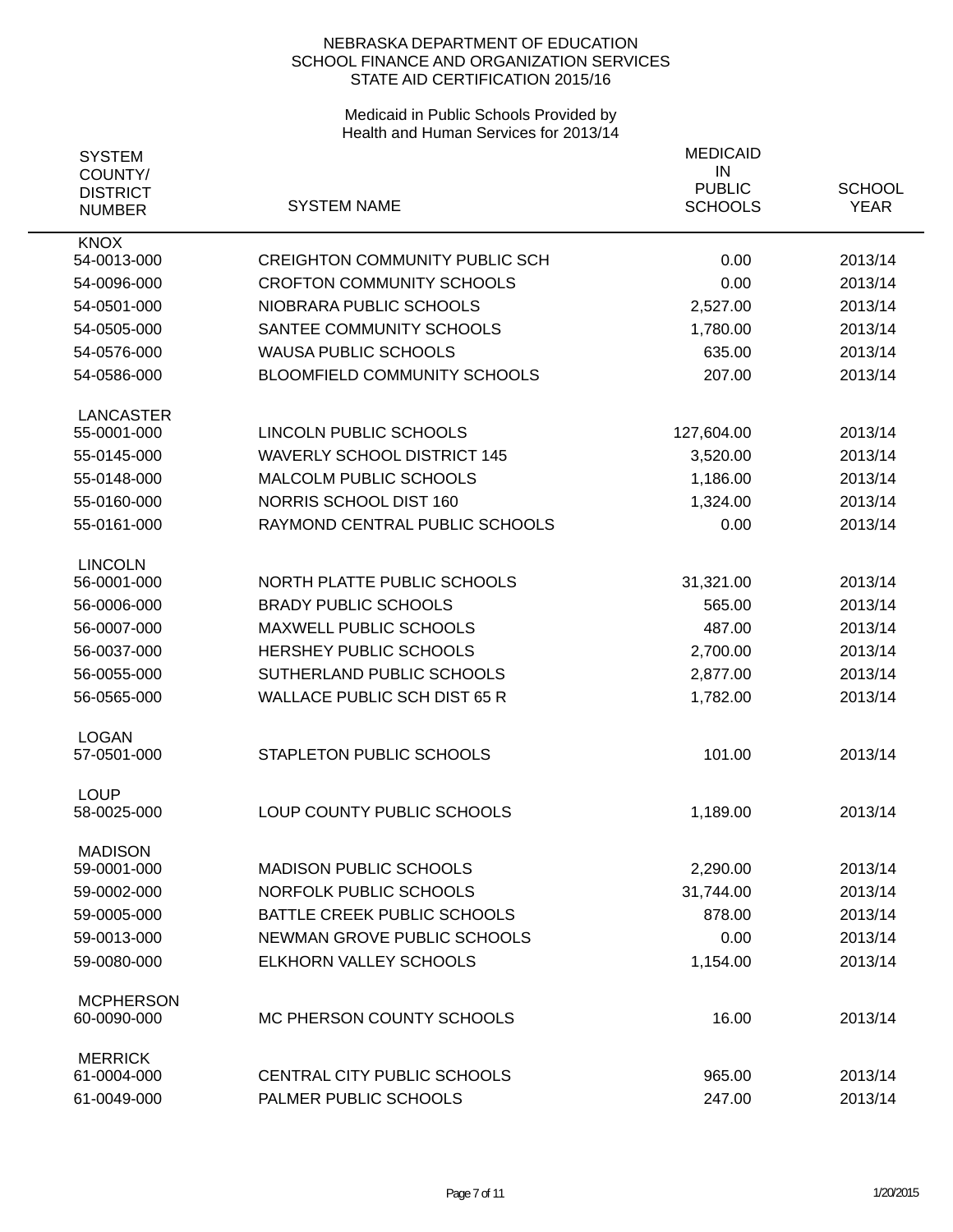| <b>SYSTEM</b><br>COUNTY/         |                                                           | <b>MEDICAID</b><br>IN<br><b>PUBLIC</b> | <b>SCHOOL</b>      |
|----------------------------------|-----------------------------------------------------------|----------------------------------------|--------------------|
| <b>DISTRICT</b><br><b>NUMBER</b> | <b>SYSTEM NAME</b>                                        | <b>SCHOOLS</b>                         | <b>YEAR</b>        |
| <b>MORRILL</b><br>62-0021-000    | <b>BAYARD PUBLIC SCHOOLS</b>                              | 784.00                                 | 2013/14            |
| 62-0063-000                      | <b>BRIDGEPORT PUBLIC SCHOOLS</b>                          | 2,299.00                               | 2013/14            |
| <b>NANCE</b><br>63-0001-000      | <b>FULLERTON PUBLIC SCHOOLS</b>                           | 0.00                                   | 2013/14            |
| 63-0030-000                      | <b>TWIN RIVER PUBLIC SCHOOLS</b>                          | 0.00                                   | 2013/14            |
| <b>NEMAHA</b><br>64-0023-000     | JOHNSON-BROCK PUBLIC SCHOOLS                              | 0.00                                   | 2013/14            |
| 64-0029-000                      | <b>AUBURN PUBLIC SCHOOLS</b>                              | 12,765.00                              | 2013/14            |
| <b>NUCKOLLS</b>                  |                                                           |                                        |                    |
| 65-0011-000<br>65-2005-000       | SUPERIOR PUBLIC SCHOOLS<br>SOUTH CENTRAL NEBRASKA UNIFIED | 24,313.00<br>16,322.00                 | 2013/14<br>2013/14 |
| <b>OTOE</b>                      |                                                           |                                        |                    |
| 66-0027-000                      | SYRACUSE-DUNBAR-AVOCA SCHOOLS                             | 0.00                                   | 2013/14            |
| 66-0111-000                      | NEBRASKA CITY PUBLIC SCHOOLS                              | 0.00                                   | 2013/14            |
| 66-0501-000                      | PALMYRA DISTRICT OR 1                                     | 531.00                                 | 2013/14            |
| <b>PAWNEE</b><br>67-0001-000     | PAWNEE CITY PUBLIC SCHOOLS                                | 0.00                                   | 2013/14            |
| 67-0069-000                      | LEWISTON CONSOLIDATED SCHOOLS                             | 0.00                                   | 2013/14            |
|                                  |                                                           |                                        |                    |
| <b>PERKINS</b><br>68-0020-000    | PERKINS COUNTY SCHOOLS                                    | 3,084.00                               | 2013/14            |
| <b>PHELPS</b>                    |                                                           |                                        |                    |
| 69-0044-000                      | HOLDREGE PUBLIC SCHOOLS                                   | 13,075.00                              | 2013/14            |
| 69-0054-000                      | BERTRAND PUBLIC SCHOOLS                                   | 5,600.00                               | 2013/14            |
| 69-0055-000                      | LOOMIS PUBLIC SCHOOLS                                     | 3,440.00                               | 2013/14            |
| <b>PIERCE</b>                    |                                                           |                                        |                    |
| 70-0002-000                      | PIERCE PUBLIC SCHOOLS                                     | 2,673.00                               | 2013/14            |
| 70-0005-000                      | PLAINVIEW PUBLIC SCHOOLS                                  | 4,118.00                               | 2013/14            |
| 70-0542-000                      | OSMOND COMMUNITY SCHOOLS                                  | 1,530.00                               | 2013/14            |
| <b>PLATTE</b><br>71-0001-000     | <b>COLUMBUS PUBLIC SCHOOLS</b>                            | 0.00                                   | 2013/14            |
| 71-0005-000                      | LAKEVIEW COMMUNITY SCHOOLS                                | 1,814.00                               | 2013/14            |
| 71-0067-000                      | HUMPHREY PUBLIC SCHOOLS                                   | 0.00                                   | 2013/14            |
|                                  |                                                           |                                        |                    |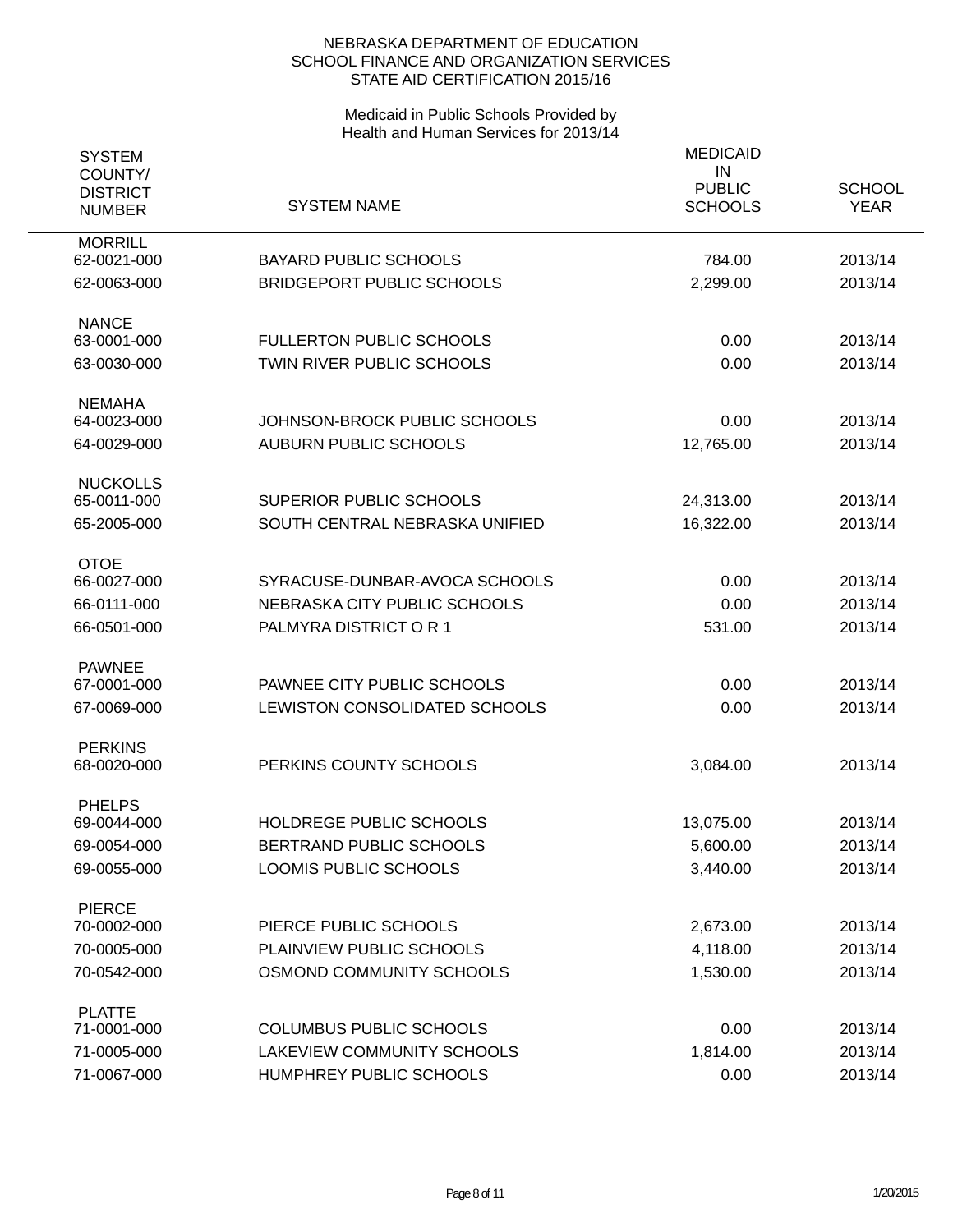| <b>SYSTEM</b><br>COUNTY/<br><b>DISTRICT</b> |                                       | <b>MEDICAID</b><br>IN<br><b>PUBLIC</b> | <b>SCHOOL</b> |
|---------------------------------------------|---------------------------------------|----------------------------------------|---------------|
| <b>NUMBER</b>                               | <b>SYSTEM NAME</b>                    | <b>SCHOOLS</b>                         | <b>YEAR</b>   |
| <b>POLK</b><br>72-0015-000                  | <b>CROSS COUNTY COMMUNITY SCHOOLS</b> | 10,333.00                              | 2013/14       |
| 72-0019-000                                 | OSCEOLA PUBLIC SCHOOLS                | 4,548.00                               | 2013/14       |
| 72-0032-000                                 | SHELBY - RISING CITY PUBLIC SC        | 0.00                                   | 2013/14       |
| 72-0075-000                                 | HIGH PLAINS COMMUNITY SCHOOLS         | 0.00                                   | 2013/14       |
|                                             |                                       |                                        |               |
| <b>RED WILLOW</b>                           |                                       |                                        |               |
| 73-0017-000                                 | MC COOK PUBLIC SCHOOLS                | 9,116.00                               | 2013/14       |
| 73-0179-000                                 | SOUTHWEST PUBLIC SCHOOLS              | 410.00                                 | 2013/14       |
| <b>RICHARDSON</b>                           |                                       |                                        |               |
| 74-0056-000                                 | <b>FALLS CITY PUBLIC SCHOOLS</b>      | 0.00                                   | 2013/14       |
| 74-0070-000                                 | HUMBOLDT TABLE ROCK STEINAUER         | 0.00                                   | 2013/14       |
|                                             |                                       |                                        |               |
| <b>ROCK</b><br>75-0100-000                  | ROCK COUNTY PUBLIC SCHOOLS            | 0.00                                   | 2013/14       |
|                                             |                                       |                                        |               |
| <b>SALINE</b>                               |                                       |                                        |               |
| 76-0002-000                                 | <b>CRETE PUBLIC SCHOOLS</b>           | 0.00                                   | 2013/14       |
| 76-0044-000                                 | DORCHESTER PUBLIC SCHOOL              | 0.00                                   | 2013/14       |
| 76-0068-000                                 | FRIEND PUBLIC SCHOOLS                 | 0.00                                   | 2013/14       |
| 76-0082-000                                 | <b>WILBER-CLATONIA PUBLIC SCHOOLS</b> | 321.00                                 | 2013/14       |
| <b>SARPY</b>                                |                                       |                                        |               |
| 77-0001-000                                 | BELLEVUE PUBLIC SCHOOLS               | 93,494.00                              | 2013/14       |
| 77-0027-000                                 | PAPILLION-LA VISTA PUBLIC SCHS        | 26,223.00                              | 2013/14       |
| 77-0037-000                                 | <b>GRETNA PUBLIC SCHOOLS</b>          | 0.00                                   | 2013/14       |
| 77-0046-000                                 | SPRINGFIELD PLATTEVIEW COMMUNI        | 0.00                                   | 2013/14       |
|                                             |                                       |                                        |               |
| <b>SAUNDERS</b><br>78-0001-000              | ASHLAND-GREENWOOD PUBLIC SCHS         | 5,754.00                               | 2013/14       |
| 78-0009-000                                 | YUTAN PUBLIC SCHOOLS                  | 1,298.00                               | 2013/14       |
| 78-0039-000                                 | <b>WAHOO PUBLIC SCHOOLS</b>           | 14,899.00                              | 2013/14       |
| 78-0072-000                                 | <b>MEAD PUBLIC SCHOOLS</b>            | 355.00                                 | 2013/14       |
| 78-0107-000                                 | CEDAR BLUFFS PUBLIC SCHOOLS           | 1,096.00                               | 2013/14       |
|                                             |                                       |                                        |               |
| <b>SCOTTS BLUFF</b>                         |                                       |                                        |               |
| 79-0002-000                                 | MINATARE PUBLIC SCHOOLS               | 1,722.00                               | 2013/14       |
| 79-0011-000                                 | MORRILL PUBLIC SCHOOLS                | 76.00                                  | 2013/14       |
| 79-0016-000                                 | <b>GERING PUBLIC SCHOOLS</b>          | 2,765.00                               | 2013/14       |
| 79-0031-000                                 | MITCHELL PUBLIC SCHOOLS               | 2,574.00                               | 2013/14       |
| 79-0032-000                                 | SCOTTSBLUFF PUBLIC SCHOOLS            | 9,463.00                               | 2013/14       |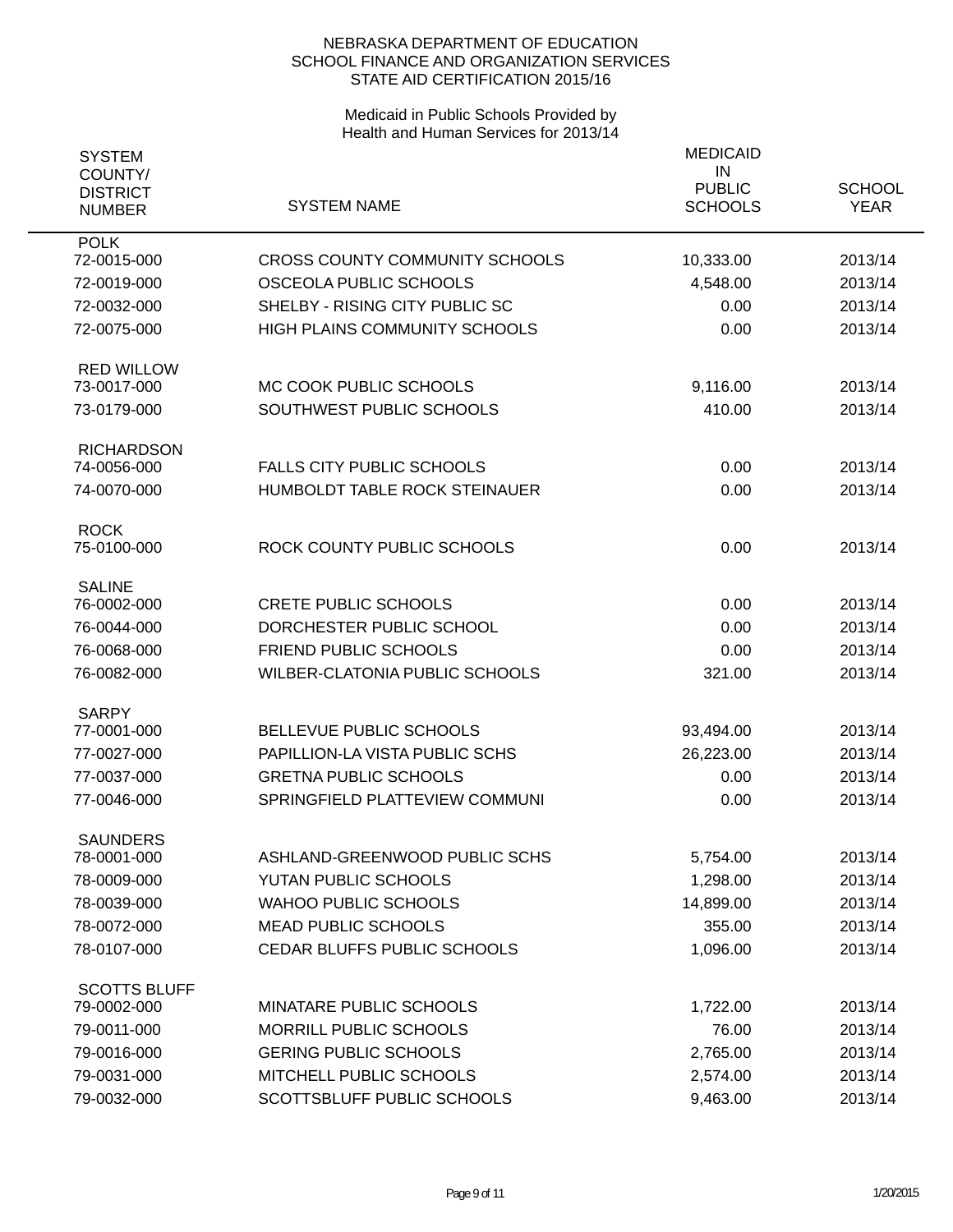| <b>SYSTEM</b><br>COUNTY/         |                                     | <b>MEDICAID</b><br>IN           |                              |
|----------------------------------|-------------------------------------|---------------------------------|------------------------------|
| <b>DISTRICT</b><br><b>NUMBER</b> | <b>SYSTEM NAME</b>                  | <b>PUBLIC</b><br><b>SCHOOLS</b> | <b>SCHOOL</b><br><b>YEAR</b> |
| <b>SEWARD</b><br>80-0005-000     | MILFORD PUBLIC SCHOOLS              | 363.00                          | 2013/14                      |
| 80-0009-000                      | <b>SEWARD PUBLIC SCHOOLS</b>        | 2,158.00                        | 2013/14                      |
| 80-0567-000                      | <b>CENTENNIAL PUBLIC SCHOOLS</b>    | 9,466.00                        | 2013/14                      |
| <b>SHERIDAN</b>                  |                                     |                                 |                              |
| 81-0003-000                      | HAY SPRINGS PUBLIC SCHOOLS          | 0.00                            | 2013/14                      |
| 81-0010-000                      | <b>GORDON-RUSHVILLE PUBLIC SCHS</b> | 6,695.00                        | 2013/14                      |
| <b>SHERMAN</b><br>82-0001-000    | LOUP CITY PUBLIC SCHOOLS            | 3,289.00                        | 2013/14                      |
| 82-0015-000                      | LITCHFIELD PUBLIC SCHOOLS           | 2,485.00                        | 2013/14                      |
| <b>SIOUX</b><br>83-0500-000      | SIOUX COUNTY PUBLIC SCHOOLS         | 0.00                            | 2013/14                      |
| <b>STANTON</b><br>84-0003-000    | STANTON COMMUNITY SCHOOLS           | 2,370.00                        | 2013/14                      |
| <b>THAYER</b><br>85-0060-000     | DESHLER PUBLIC SCHOOLS              | 957.00                          | 2013/14                      |
| 85-0070-000                      | THAYER CENTRAL COMMUNITY SCHS       | 1,078.00                        | 2013/14                      |
| 85-2001-000                      | BRUNING-DAVENPORT UNIFIED SYS       | 320.00                          | 2013/14                      |
| <b>THOMAS</b><br>86-0001-000     | THEDFORD PUBLIC SCHOOLS             | 209.00                          | 2013/14                      |
| <b>THURSTON</b><br>87-0001-000   | PENDER PUBLIC SCHOOLS               | 3,039.00                        | 2013/14                      |
| 87-0013-000                      | <b>WALTHILL PUBLIC SCHOOLS</b>      | 3,948.00                        | 2013/14                      |
| 87-0016-000                      | UMO N HO N NATION PUBLIC SCHS       | 173.00                          | 2013/14                      |
| 87-0017-000                      | <b>WINNEBAGO PUBLIC SCHOOLS</b>     | 0.00                            | 2013/14                      |
| VALLEY                           |                                     |                                 |                              |
| 88-0005-000                      | ORD PUBLIC SCHOOLS                  | 12,486.00                       | 2013/14                      |
| 88-0021-000                      | ARCADIA PUBLIC SCHOOLS              | 346.00                          | 2013/14                      |
| <b>WASHINGTON</b><br>89-0001-000 | <b>BLAIR COMMUNITY SCHOOLS</b>      | 11,550.00                       | 2013/14                      |
| 89-0003-000                      | FORT CALHOUN COMMUNITY SCHS         | 2,305.00                        | 2013/14                      |
| 89-0024-000                      | ARLINGTON PUBLIC SCHOOLS            | 1,011.00                        | 2013/14                      |
|                                  |                                     |                                 |                              |